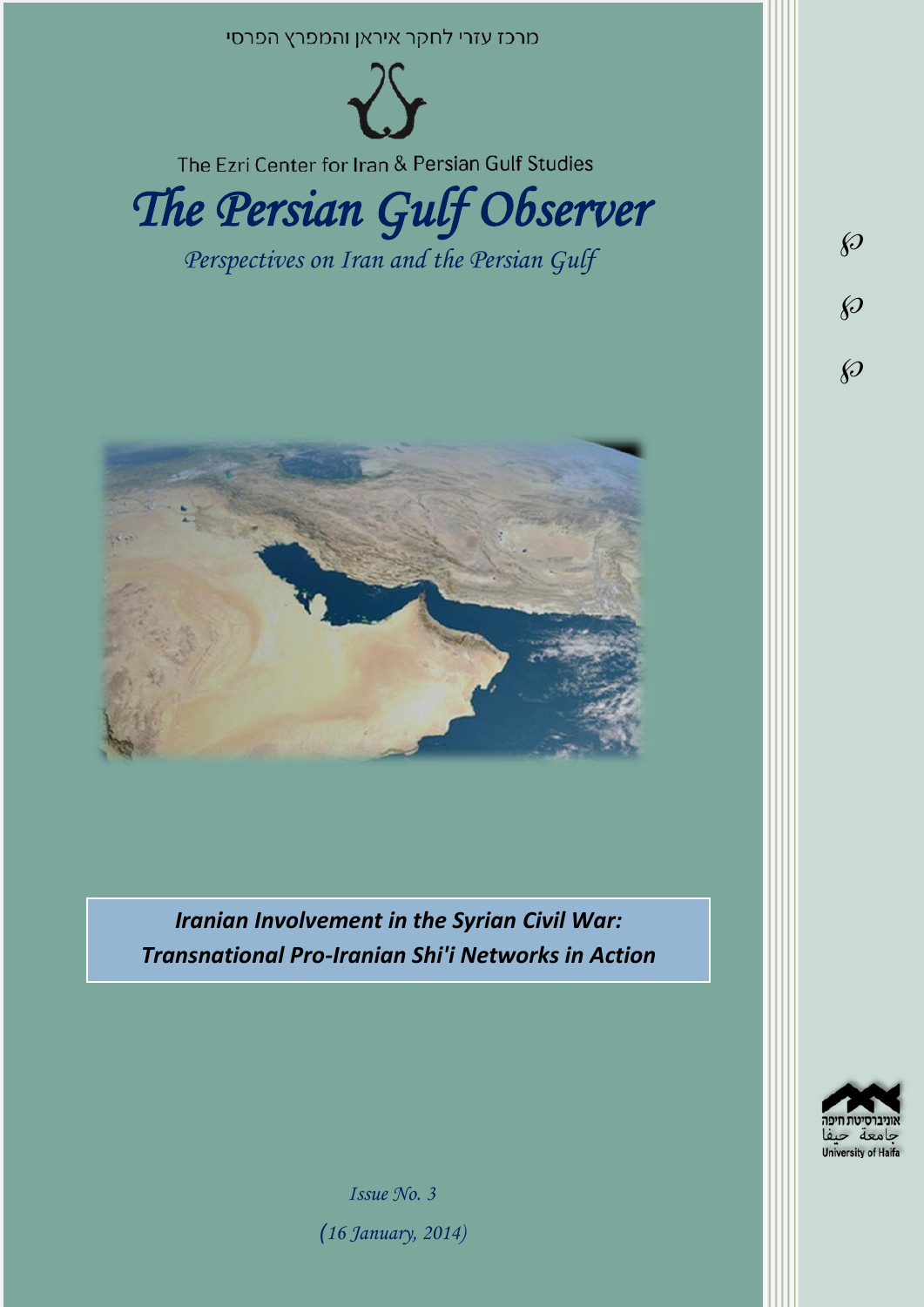The Ezri Center for Iran & Persian Gulf Studies at the University of Haifa is happy to launch *The* Persian Gulf Observer: Perspectives on Iran and the Persian Gulf. The Persian Gulf Observer will be published periodically, expressing the views and analysis of the Ezri center's researchers on various issues concerning the Persian Gulf region and the countries which lay by its shores. Attached please find the Third issue written by Mr. Yossi Mansharof on "Iranian Involvement in the Syrian Civil War: Transnational Pro-Iranian Shi'i Networks in Action."

You are most welcome to follow the Ezri Center's twits at: <https://twitter.com/EzriCenter>, be our friend on Facebook: [https://www.facebook.com/pages/The-Ezri-Center-for-Iran-and-](https://www.facebook.com/pages/The-Ezri-Center-for-Iran-and-Persian-Gulf-Studies/141080069242626)

[Persian-Gulf-Studies/141080069242626](https://www.facebook.com/pages/The-Ezri-Center-for-Iran-and-Persian-Gulf-Studies/141080069242626)

and visit our home site:<http://gulfc.haifa.ac.il/>

You are also cordially invited to visit our site in Persian [www.TeHTel.com,](http://www.tehtel.com/) where you could find interesting material on various aspects of the life in Israel.

## DOG DOG DOG DOG DOG DOG DOG

מרכז עזרי לחקר איראן והמפרץ הפרסי באוניברסיטת חיפה שמח להשיק את :The Persian Gulf Observer

Perspectives on Iran and the Persian Gulf, בו יוצגו מאמרי דעה שיופצו בתדירות תקופתית, פרי- עטם של חוקרי המרכז על מגוון נושאים מאזור המפרץ הפרסי והמדינות השוכנות לחופיה.

להלן הגיליון השלישי ובו מאמר מאת מר יוסי מנשרוף בנושא "המעורבות האיראנית במלחמת האזרחים בסוריה: רשתות

שיעיות טרנס-לאומיות פרו-איראניות בפעולה."

, אנו מזמינים אתכם לעקוב אחרי ציוצי המרכז בכתובת: https://twitter.com/EzriCenter.

[https://www.facebook.com/pages/The-Ezri-Center-for-Iran-and-](https://www.facebook.com/pages/The-Ezri-Center-for-Iran-and-Persian-Gulf-Studies/141080069242626):כהיות חברים שלנו בפייסבוק

[Persian-Gulf-Studies/141080069242626](https://www.facebook.com/pages/The-Ezri-Center-for-Iran-and-Persian-Gulf-Studies/141080069242626)

<http://gulfc.haifa.ac.il/> ולבקר אותנו באתר הבית

דוברי ויודעי הפרסית שביניכם מוזמנים לבקר באתר שלנו בשפה הפרסית [com.TeHTel.www](http://www.tehtel.com/) בו ניתן למצוא חומרים מעניינים על היבטים שונים של החיים בישראל.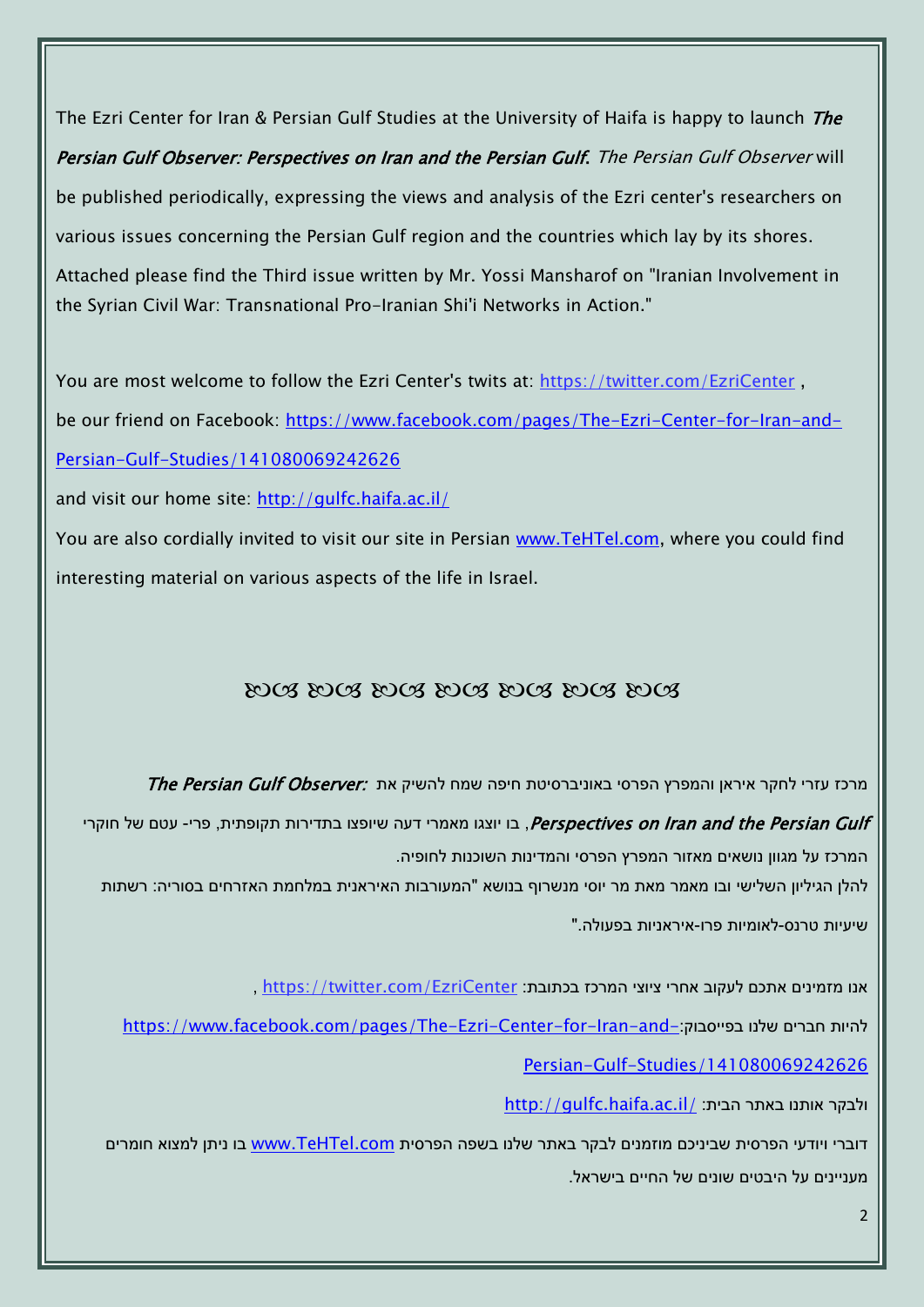## Iranian Involvement in the Syrian Civil War: Transnational Pro-Iranian Shi'i Networks in Action

## By Mr. Yossi Mansharof\*

The participation of Shi'ites from Lebanon and the Persian Gulf in the Syrian civil war in support of Bashar Assad and against local Sunni Syrians as well as Sunni global jihadists has brought to light the Iranian regime's links to Shi'ite communities outside Iran. These links are part of a series of trans-national Shi'i networks that Ayatollah Rouhollah Khomeini and his Islamic movement began to lay already in the early 1960s, during the reign of Mohammad Reza Shah Pahlavi (1941- 1979), and with greater gusto since 1979, after the downfall of the monarchy and the establishment of the Islamic Republic of Iran.

The fighting of Arab and Iranian Shi'ites alongside each other is not a new phenomenon. For example, AMAL and Hezbollah Shi'i activists from Lebanon and Shi'i members of the Islamic Front for the Liberation of Bahrain fought with the Iranians and against the Iraqis during the Iran-Iraq War (1980-1988). It was recently [publicized](http://online.wsj.com/news/articles/SB10001424127887323864604579067382861808984) by Wall Street Journal (in mid September 2013) that Iran's Islamic Revolutionary Guards Corp (IRGC) are providing military training to thousands of Shi'ites from the Arab world, and particularly from Saudi Arabia and Yemen, at the Amir Al-Mumineen Base, located near Tehran, in anticipation of their dispatch to Syria to defend the Bashar Al-Assad regime. The training includes fighting tactics and weapon operation in urban areas alongside religious and ideological lectures by Iranian Shi'i clerics. Such Shi'i volunteers are told that an epic Shi'ite saga is about to unfold in Syria and that if they were to die in defending the Shi'a, then they would be elevated to the high status as martyrs.

Iranian, Arab and Western media has been publishing many reports on the civil war in Syria, including video clips, such as the [video](http://www.youtube.com/watch?v=j74F4FxAhfI) on the funeral of Iraqi Hezbollah activists killed in the battles in Syria. Such materials provide ample information for the analysis of the pro-Iranian Shi'i presence in Syria since the eruption of the civil war there.

In the framework of its strategic defense pact with Syria, signed in 2007, Iran hurried to assist Assad in his most difficult hour and it provides him with significant support in the survival struggle that he's been conducting for the last three years. The Iranian regime furnishes Assad with a comprehensive assistance plan that includes both economic assistance –estimated at billions of dollars – and political-diplomatic support that attempts to thwart moves against Syria at the United Nations. However, a major component of the assistance plan was the dispatch of a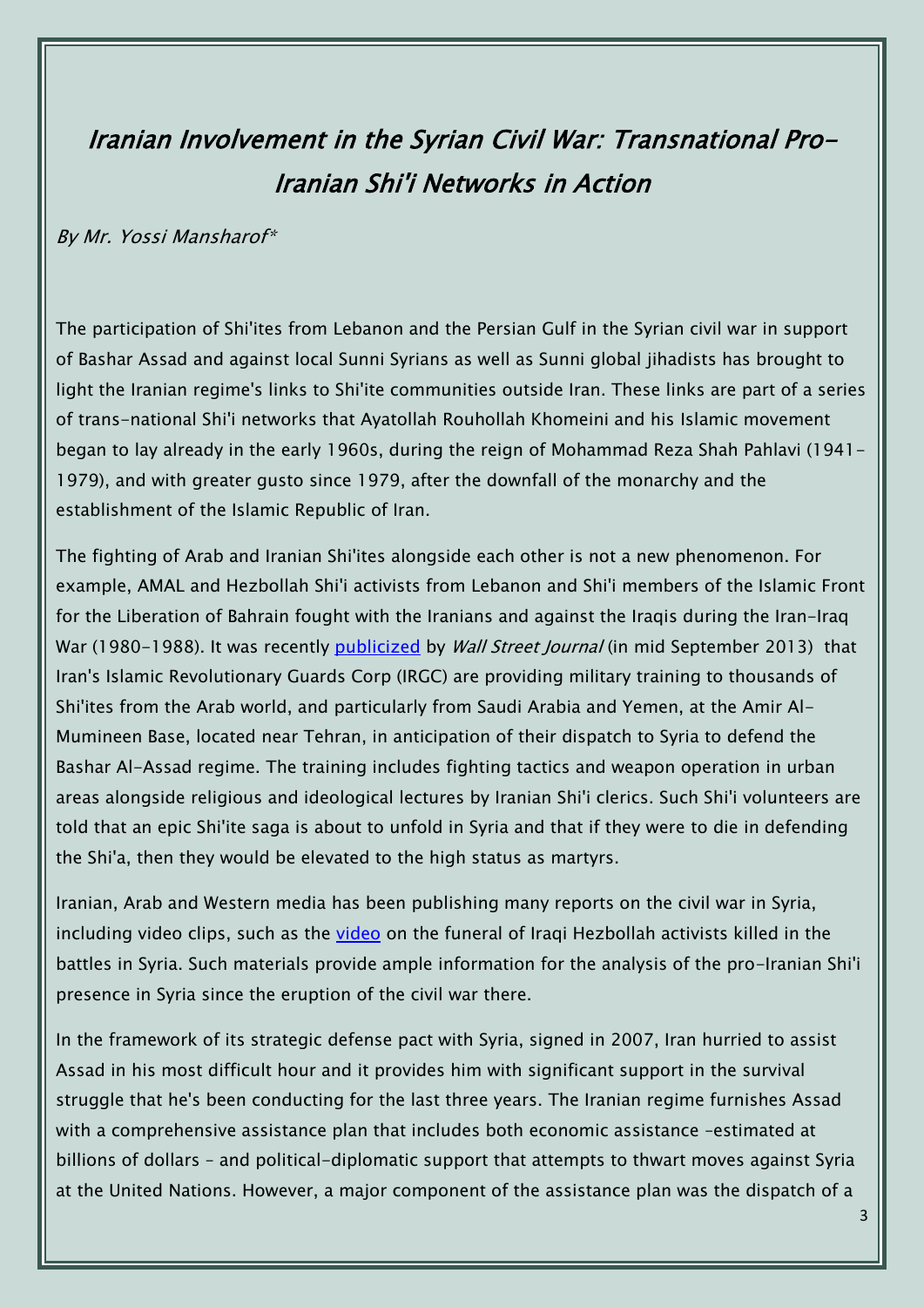military force to participate in the fighting against Assad's opposition. The Iranian military force to Syria included IRGC troops and members of the Basij – the paramilitary popular militia - all under the command of General Qassem Suleimani, the commander of the Qods Forces, the IRGC's operational units for actions abroad. This force also included Arab-Iranian fighters from Iran's Khuzestan Province, aimed at camouflaging their Iranian origin. The dispatch of a sizable Iranian military contingent to Syria was expected to snuff out the popular revolt in the country, but the continuation and persistence of the anti-Assad revolt convinced a number of experts to doubt the combat capabilities of the IRGC and the Basij, and even to suggest that had the popular protests and demonstrations in Iran following the vote fraud in the 2009 presidential elections been armed, then these forces would have had probably failed in suppressing them.<sup>1</sup>

Together with its active participation in dispatching the Iranian and Hezbollah forces to Syria, Tehran established the 'Defenders of Zaynab's Shrine' (Modafe'an-e Haram-e Hazrat-e Zaynab). This is a para-military transnational network that was established for the purpose of suppressing the anti-Assad revolt in Syria. In order to obtain Shi'i recruits from among the Shi'i communities in the Persian Gulf, Iran played on their religious sentiments encouraging them to defend the most sacred Shi'i site in Syria, namely the tomb of Zaynab, Imam Hussein's sister, near Damascus.



Zaynab's Tomb

Abu Hajar and Abu Noah (see their pictures below), senior commanders in the 'Defenders of Zaynab's Shrine', who were Iraqi Shi'ites, were killed in September 2013 by insurgent fire.

Apart from the above-mentioned network, Iran is also assisted by Asa'ib Ahl Al-Haq (League of the Righteous) - an Iraqi paramilitary organization; the Iraqi Badr Brigade (which works in close

<sup>1</sup> See for example: Ali Alfoneh, "Pilgrims or Mercenaries? Iranian Hostages Freed by Free Syrian Army", Foundation for Defense of Democracies, 15.1.2013.<http://www.defenddemocracy.org/media-hit/fdd-policy-brief/>

 $\overline{a}$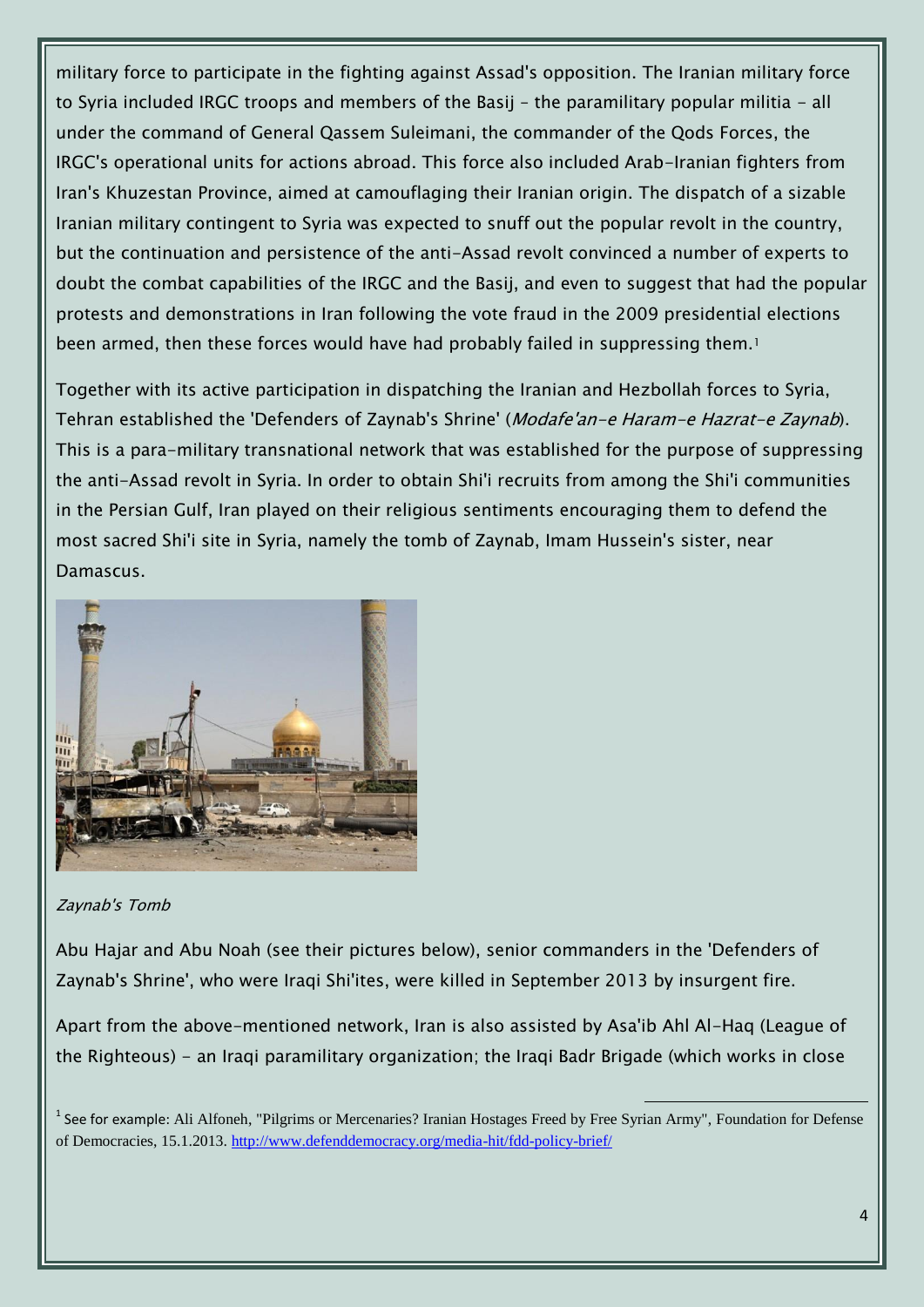collaboration with the IRGC and the Lebanese Hezbollah); and the Iraqi Hezbollah. These organizations, which operated against the American forces after the allied invasion of Iraq in 2003, not only helped in creating what has been named as the "Shiite crescent", but are currently engaged in defending it in Syria, in an attempt to prevent the collapse of this crescent.



Badr Brigade militants are shown with Zaynab's Tomb in the background. The fighters' faces are concealed by a shining light that is a motif frequently employed to describe the Hidden Imam in Twelver Shi'ism. The step is intended to symbolize the sanctity of the fighters who are expected to become martyrs and enter paradise should they fall in battle against the Syrian insurgents.

Various scholars of Islamic fundamentalism such as Emanuel Sivan, <sup>2</sup> argue that traditional Shi'ite religious sensitivity, and especially the myth of the 'Ashura that immortalized the death of Imam Hossein in the battle of Qarbala in 680 A.D., has been the main factor that helped to attract Arab Shi'ites to the political doctrine of Khomeini. The current reality in Syria demonstrates that the preservation of the Shi'ite holy sites, that is a derivative of the veneration felt by the Shi'ites for the imams and their relatives, plays a major role in enlisting Shi'ites to fight in Syria in support of Assad. Indeed, reports about attempts by anti-Assad insurgents and members of Jabhat Al-Nusra, the Sunni organization identified with Al Qaeda, to destroy the Shrine of Zaynab, served as a prime catalyst for Shi'ites from the Persian Gulf to volunteer to fight in Syria. Iyad Jamal Al-Din,

 $\overline{a}$ 

<sup>2</sup> Emmanuel Sivan, <u>Kanaei Ha'Islam</u> (Radical Islam), Am Oved, Tel Aviv, 1986 p.12. (In Hebrew)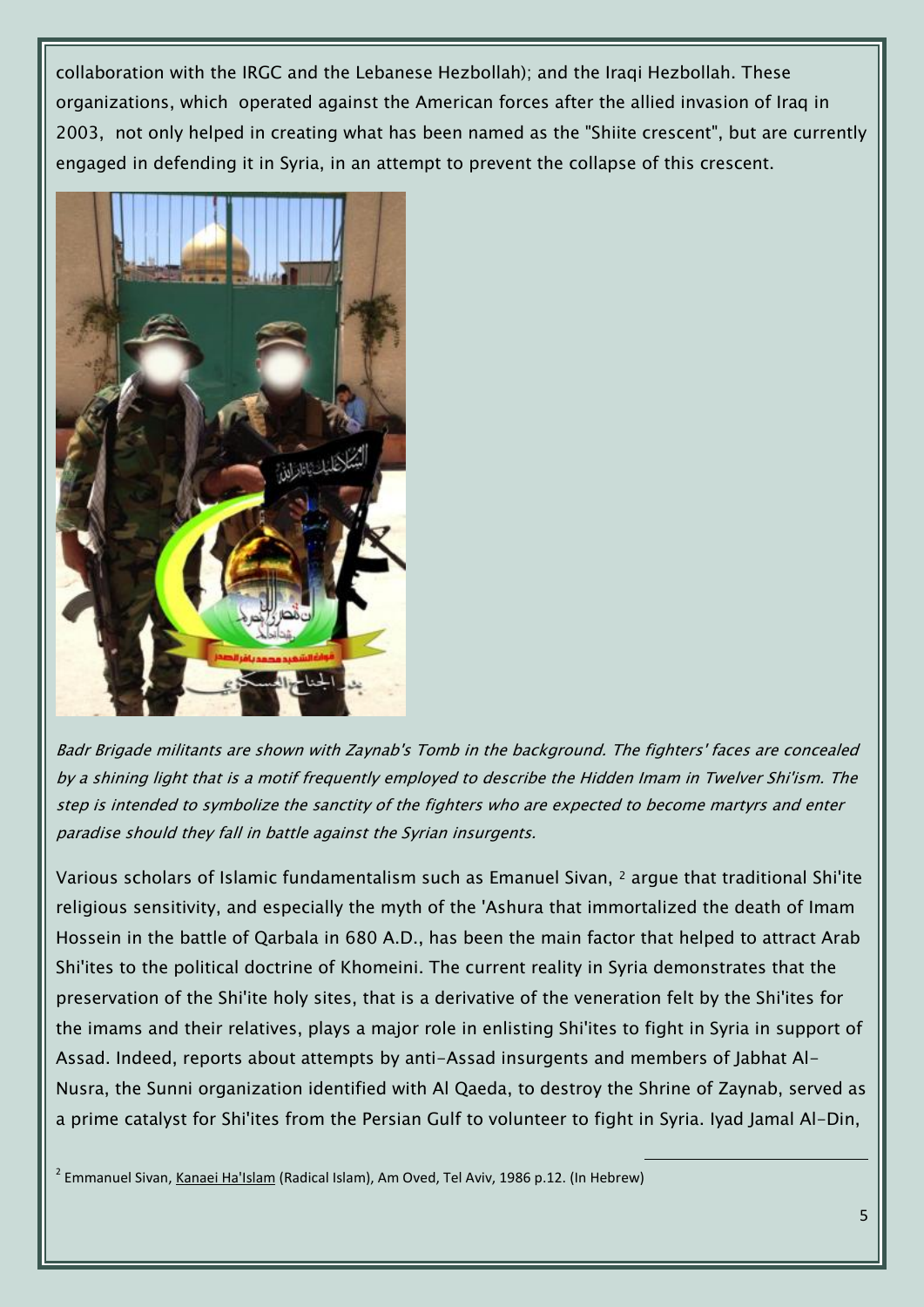an Iraqi Shi'ite cleric opposed to Iran, recently [explained](http://www.memritv.org/clip/en/3945.htm) that the Sunni insurgents in Syria are mistaken in transforming their protests against the Syrian regime into a Sunni-Shiite war, and added that the only beneficiary of such mistakes is Iran, because it makes Iran as the only force capable of defending the Shiite holy places and thus makes it appealing to many Shi'ites who previously did not agree with Iran's political doctrine.



Abu Noah (circled in the picture on the left) and Abu Hajar (right)

Iran's use of transnational Shi'i paramilitary networks in Syria is intended to help the Iranian regime in a number of ways. First, it presents Iran to many Shi'ites as the defender of the Shi'a and their holy sites, and in this way the Iranian regime further consolidates its position in the Shi'a world as part of its drive for hegemony. Secondly, the training and dispatch of such Arab Shi'i forces into Syria allows Iran not only to reduce the total casualties of its own soldiers in Syria, but even to deny any Iranian military involvement in Syria. By the way, such denials are in total contradiction to Iranian media reports on numerous IRGC's and Basij soldiers killed in the Syrian battlefields. Thirdly, the formation of transnational Shi'ite networks helps Iran firm up its relations with the Shi'i communities outside Iran, and enlist at least some of them to promote its agenda. A major advantage of this and out of the paramilitary networks that Iran managed to establish among the Arab Shi'a is its increased capacity to threaten the Sunni regimes throughout the Persian Gulf. For example, Iran could employ these networks in order to undermine those regimes, should they collaborate with a Western attack against its nuclear facilities. During the 1980s Iran used its paramilitary transnational Shi'ite networks to bomb the interests of Gulf countries in their territories and even outside it in revenge for their support of Iraq during the Iran-Iraq war. And as Iran currently employs the Iraqi Badr Brigade in order to suppress the Anti-Assad opposition in Syria, Iran can similarly use it and the other Shiite networks in future conflicts against other Sunni Arab regimes. In addition, in each battle and fighting, these pro-Iranian groups earn further combat experience.